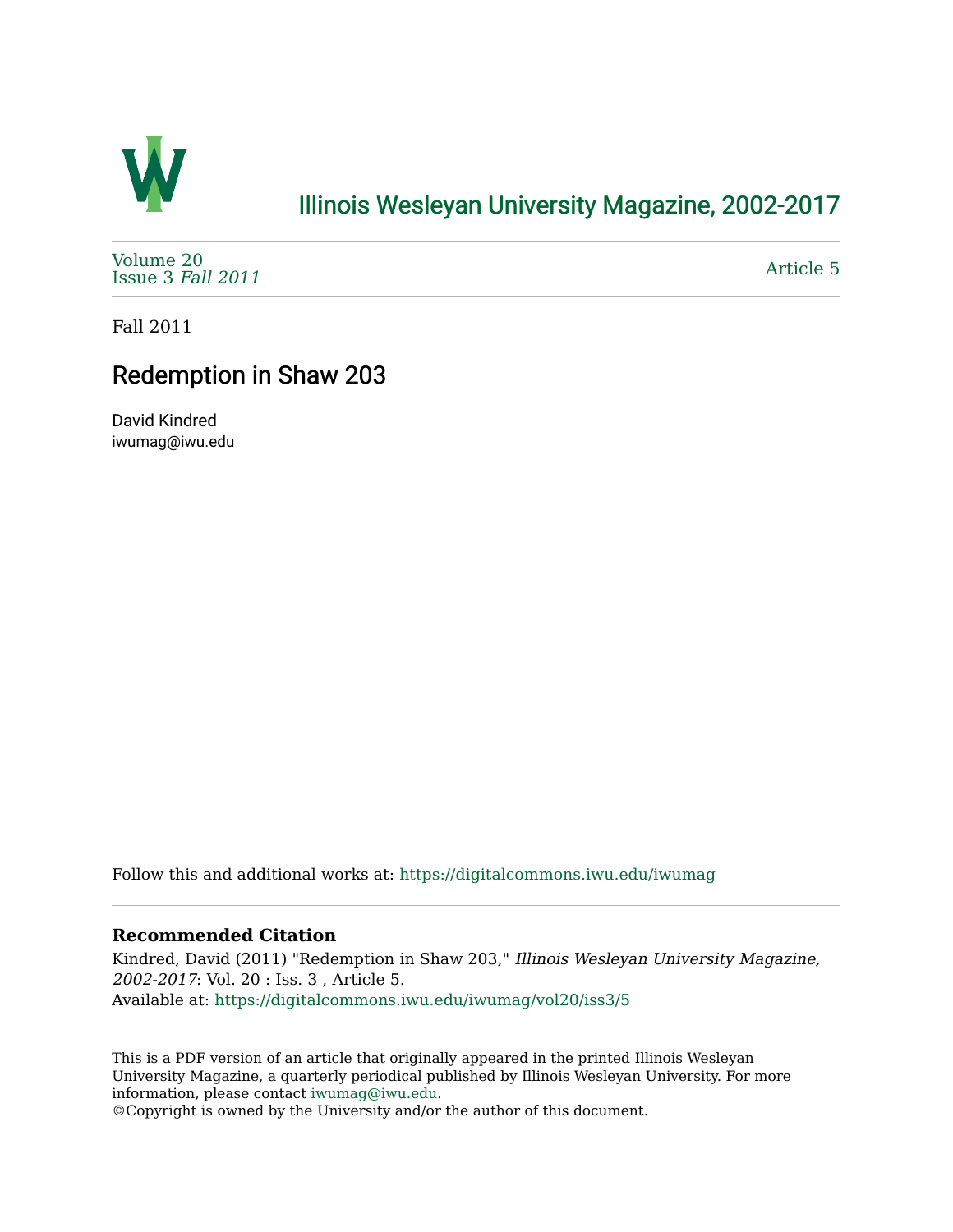

When a celebrated columnist taught a May Term course on writing, it was his students who took him to school.

This spring, 48 years after I walked out of Shaw Hall, I walked back in. I had left as an English major. I returned as an adjunct instructor in the English department who rose each morning at 5:30 a.m. to fret about the 9 a.m. class. During the night, I scribbled teaching notes sideways through upside-down notes. Three hours I had to teach, every day, the 18 days of May Term. Three hours of talking? I love my wife but I hadn't talked to her three hours in any day since the senior sock hop of '59.

On May 4, in Shaw 203, to fill the first three hours of my Illinois Wesleyan teaching career, I introduced myself to the 14 students. I told them my work history. I told them my life story. Done, I looked at the clock. That took 12 minutes.

By May 12, I had come up with a better plan. I began with an hour's laugh-riot lecture filled with anecdotes from a sports columnist's brushes with greatness. *(Muhammad Ali! Charlize Theron!)* I sprinkled the lecture with gems of advice earned in decades of writing wretched stuff. *(Death to Adverbs!)*

Midway in the lecture, I noticed one student asleep. Another peeled a banana. A third put his forehead on his desk and kept it there, eyes shut. A fourth left the room. (Three times.) That was also the morning I announced a major assignment due the last day of class. I wanted 2,000 words on a topic that was sexy in a politics-as-entertainment way: "How Did Illinois Get from Honest Abe to Blago?"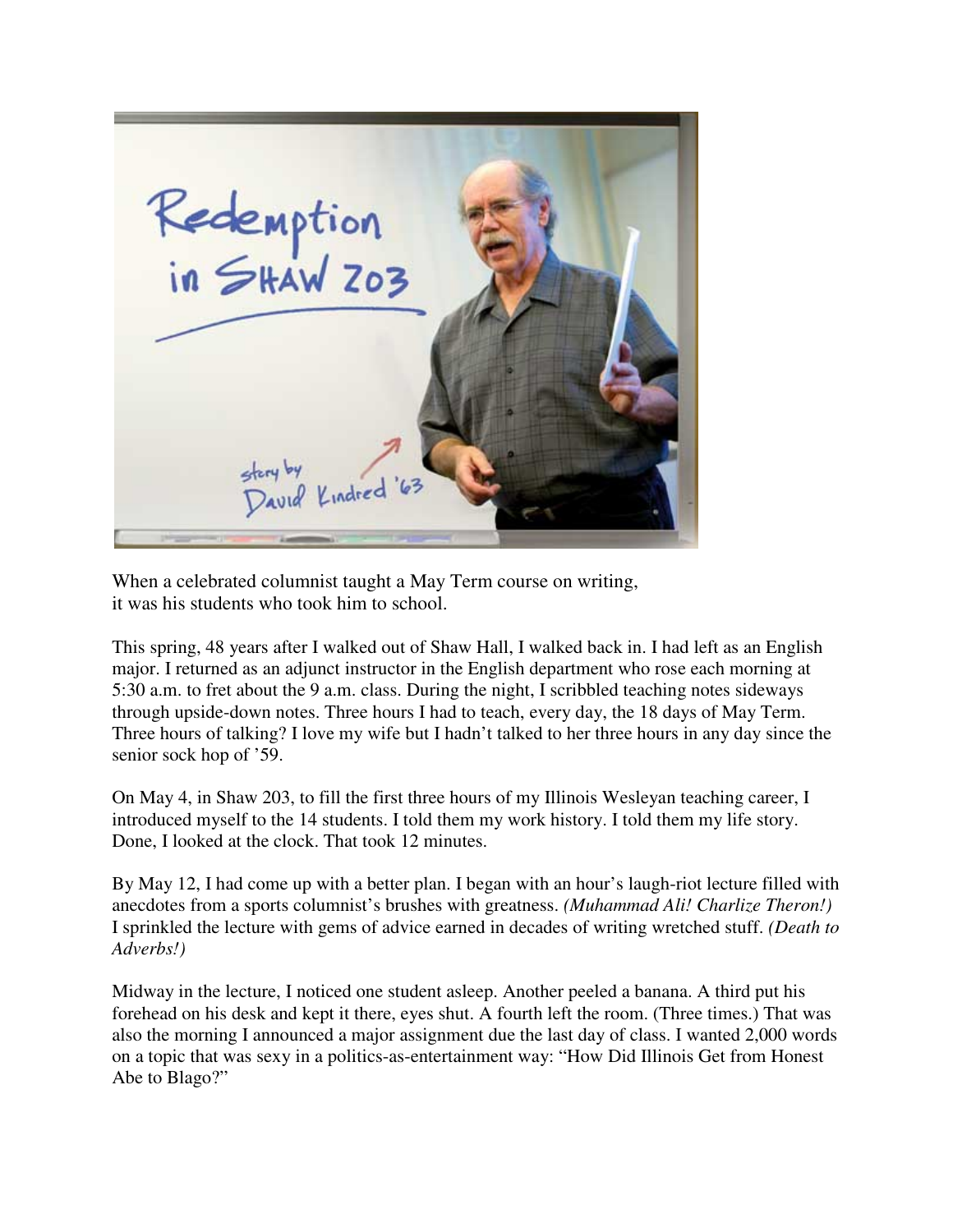The immediate reaction to the assignment was that everyone woke up. Then came rebellion. Students said it sounded like a history paper. Dull. Dry. Research. Two thousand words. Yuck. And due the day they'd be loading the car to get out of town.

So I said, "No good?"

That, they agreed to.

I said, "Mutiny in Shaw 203."

That, too.

I caved and promised something different for get-away day.

The class was "Editorial Writing/Reviewing." With the encouragement of then English Department chairman Jim Plath, I taught the course with emphasis on my life's work, column writing. A "column" comes with the writer's unique viewpoint. It's opinion, commentary, character sketch, a slice of life's color — any of those, all of those. It's best done conversationally, tight and bright. In Shaw 203, for the first time ever, I scribbled a note in green marker on a classroom whiteboard: "Make words dance!"

At the same time, I handed out a list of advisories, cautions, and guidelines on how to choreograph the dance. Those suggestions baffled the students. One told me, "For us, 'guidelines' always is taken as, 'You must answer this in this way.' But you're telling us to be original and creative. I'm confused."

I said, "I want you to like writing. Writing's hard, but done well it's fun. We're not doing any 'academic' writing here. We're writing a little personal essay, a column. Write it the way you'd tell it to a good friend."

Next time at the typing machine, she did just that. The assigned topic was a possible name change for IWU. She began: "Whenever the topic of a name change is brought up, I look to the infinite wisdom of the hit television show, 'Friends,' and the episode where Phoebe, on a whim, changes her name to Princess Consuela Banana Hammock. …" Her kicker was delicious: "Although Illinois Wesleyan University might come up with a better name change than Princess Consuela Banana Hammock, the decision would be just as fruitless."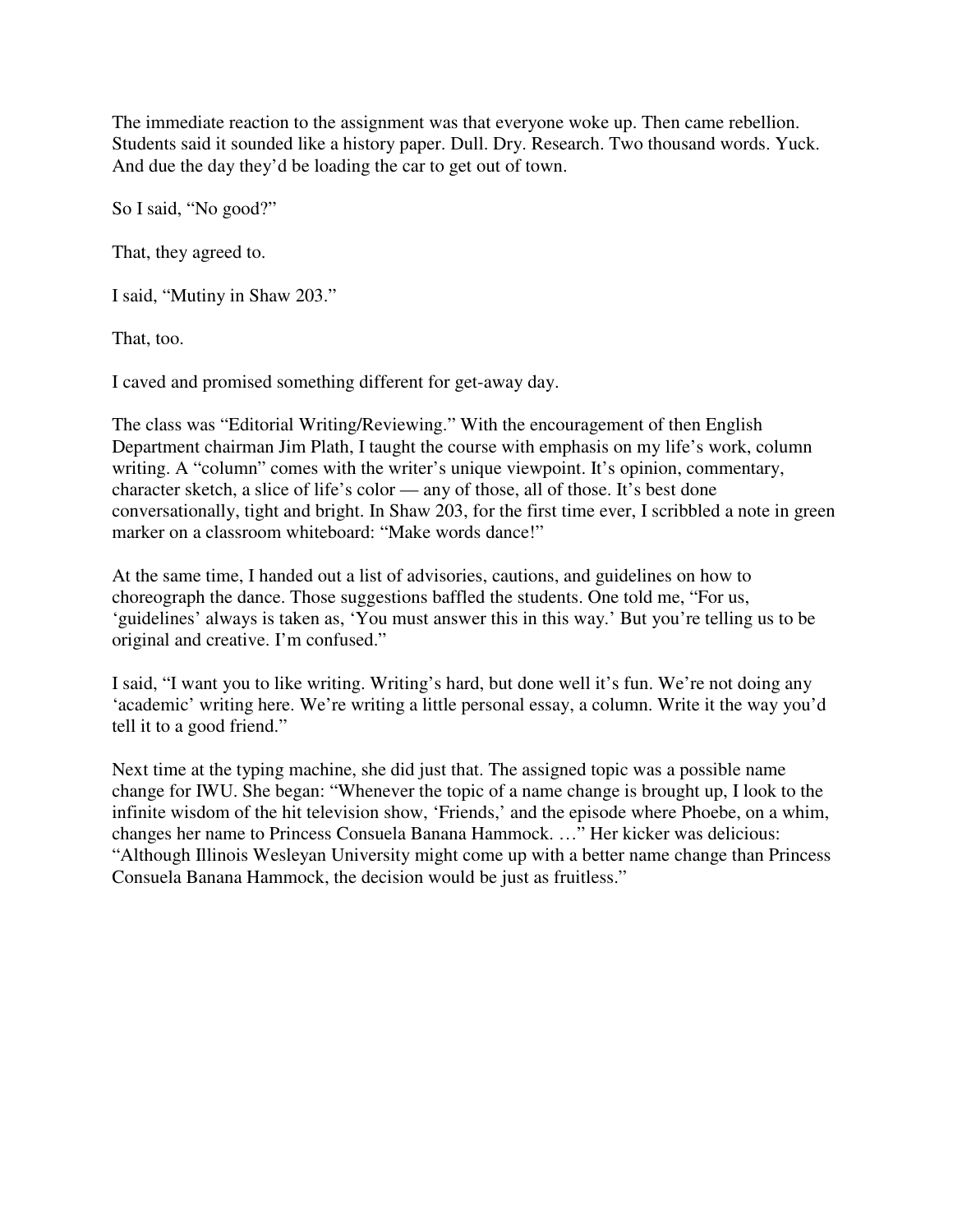Three springtime hours in Shaw 203 is a day in a dog's life, a week in a rookie adjunct's. One morning, I paroled them.

"Get out of here," I said, "and come back in an hour with a column. The topic is, 'If I had to laugh myself to life, how would I do it?'" Typing in the Dugout, on a bench on the Quad, at Ames Library, they delivered columns on the Marx Brothers, a dog named Emma, and the ineffable happiness of feather-tickling.

They also delivered on a role-playing day when four "interviewers" quizzed "Lady Gaga" and "LeBron James." Gaga was steamed at being uninvited to Oprah's last show; James admitted he had failed Cleveland before bailing for South Beach. After the interviews, the 14 students divided into four groups to write team columns off the sessions.



In 18 days, we listened via Skype to eight guest speakers: a two-time Pulitzer Prize winner, two Pulitzer finalists, columnists from the *Washington Post, Los Angeles Times,* Yahoo! Sports and CBS Sports, and a distinguished alumnus, George Vinyard, who chairs IWU's Board of Trustees.

In those 18 days, we wrote a dozen times. We wrote short, we wrote long, we wrote serious, we wrote funny. One student laughed about her coffee habit, another ached to help a suicideprevention movement, a third imagined the Navy SEAL who erased Osama bin Laden ("6-foot-3, 220 pounds, a shaved head and scar under your eye"). As for the dreaded Lincoln-to-Blagojevich column, two historians did it in 1,500 tight, bright words.

I tried the students' patience with quotations from *The Elements of Style,* the classic how-to-write book done by William Strunk Jr. in 1919 and updated in 1971 by E.B. White. On the whiteboard, I wrote Strunk's usage rule 17: "Omit needless words." I also wrote, "Read UP!" Read good stuff, stuff better than yours, stuff you wish you could write, copy it, copy it word-for-word to feel the rhythm, read it aloud to hear the sound. My "snowflake" theory is that every story has a piece that makes it different from all other stories; so I scribbled on the whiteboard: "Find the extraordinary in the ordinary." Do all that, and sooner than later the voice you hear in the writing will be yours.

On the get-away day, May 27, everyone delivered a last column, short and fun. They also did a multiple-choice quiz that was the "something different" I had promised two weeks earlier. It asked questions such as …

## **We should read in what direction?**